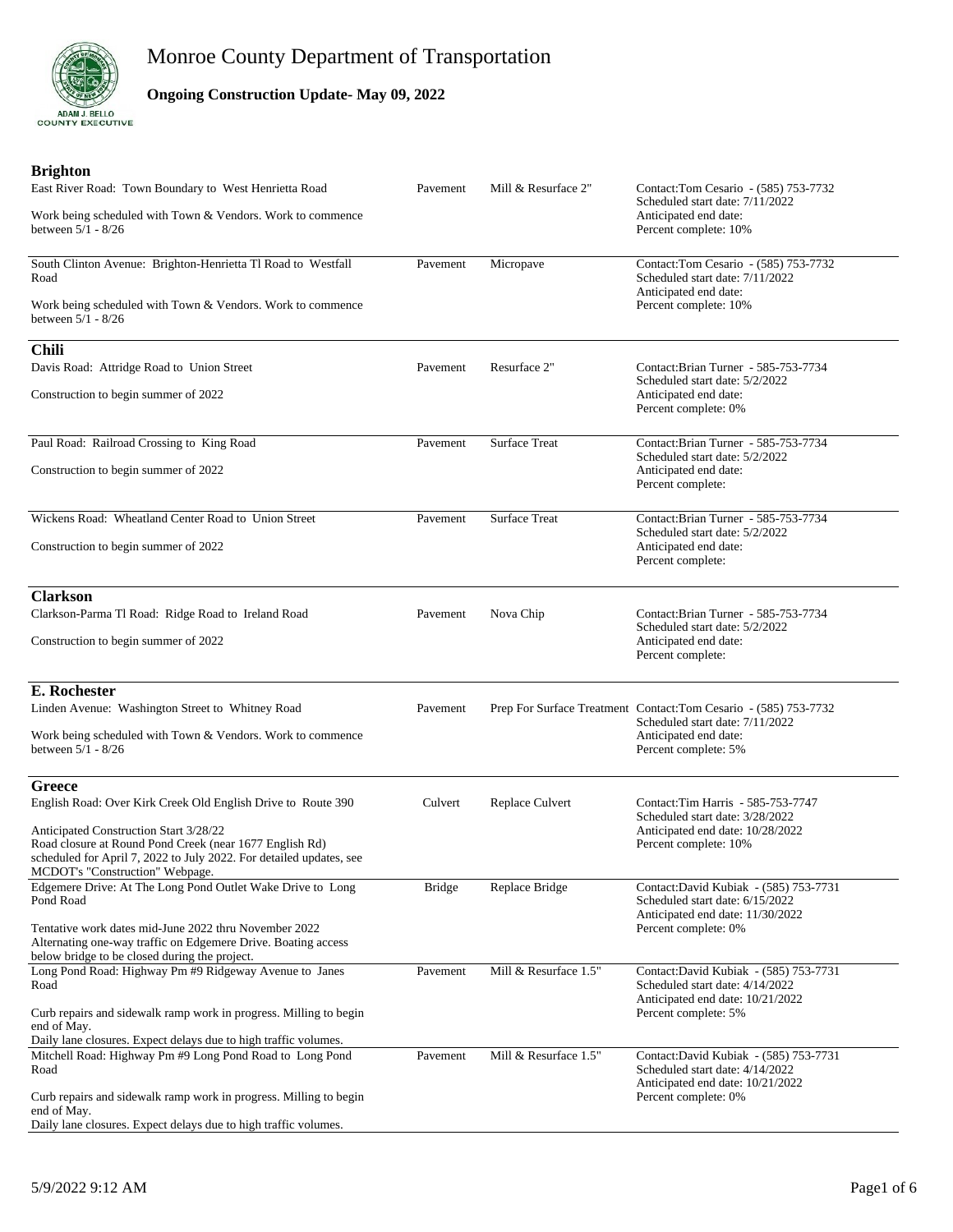

### **Ongoing Construction Update- May 09, 2022**

| Ling Road: Dewey Avenue to Greenleaf Road<br>Work being scheduled with Town & Vendors. Work to commence<br>between 5/1 - 8/26                               | Pavement | Mill & Resurface 2"   | Contact:Tony Halaris - (585) 753-7738<br>Scheduled start date: 7/4/2022<br>Anticipated end date:<br>Percent complete:     |
|-------------------------------------------------------------------------------------------------------------------------------------------------------------|----------|-----------------------|---------------------------------------------------------------------------------------------------------------------------|
| Ridgeway Avenue: Manitou Road to Elmgrove Road<br>Work being scheduled with Town & Vendors. Work to commence<br>between 5/1 - 8/26                          | Pavement | Resurface 1.5"        | Contact:Tony Halaris - (585) 753-7738<br>Scheduled start date: 7/4/2022<br>Anticipated end date:<br>Percent complete:     |
| <b>Hamlin</b><br>Brick Schoolhouse Road: Over East Creek Tributary Walker Lake<br>Ontario Road to Hamlin-Parma Tl Road                                      | Culvert  | Replace Culvert       | Contact:Tim Harris - 585-753-7747<br>Scheduled start date: 8/1/2022<br>Anticipated end date:<br>Percent complete:         |
| Brick Schoolhouse Road: Redman Road to Hamlin-Parma Tl<br>Road<br>Construction to begin summer of 2022                                                      | Pavement | <b>Surface Treat</b>  | Contact:Brian Turner - 585-753-7734<br>Scheduled start date: 5/30/2022<br>Anticipated end date:<br>Percent complete:      |
| Moscow Road: Monroe-Orleans Cl Road to Lake Road East Fork<br>Construction to begin summer of 2022                                                          | Pavement | <b>Surface Treat</b>  | Contact: Brian Turner - 585-753-7734<br>Scheduled start date: 7/4/2022<br>Anticipated end date:<br>Percent complete:      |
| Henrietta<br>Hylan Drive: I-390 to Jefferson Road<br>Work being scheduled with Town & Vendors. Work to commence<br>between 5/1 - 8/26                       | Drainage | Reline                | Contact:Tom Cesario - (585) 753-7732<br>Scheduled start date: 6/1/2022<br>Anticipated end date:<br>Percent complete: 10%  |
| East River Road: Ward Road to Jefferson Road<br>Work being scheduled with Town & Vendors. Work to commence<br>between 5/1 - 8/26                            | Pavement | Mill & Resurface 1.5" | Contact:Tom Cesario - (585) 753-7732<br>Scheduled start date: 12/31/2021<br>Anticipated end date:<br>Percent complete: 5% |
| Middle Road: Lehigh Station Road to Calkins Road<br>Work being scheduled with Town & Vendors. Work to commence<br>between 5/1 - 8/26                        | Pavement | Nova Chip             | Contact:Tom Cesario - (585) 753-7732<br>Scheduled start date: 6/6/2022<br>Anticipated end date:<br>Percent complete: 5%   |
| Reeves Road: Pinnacle Road to Tobin Road<br>Work being scheduled with Town & Vendors. Work to commence<br>between 5/1 - 8/26                                | Shoulder | <b>Build Shoulder</b> | Contact:Tom Cesario - (585) 753-7732<br>Scheduled start date: 6/6/2022<br>Anticipated end date:<br>Percent complete: 0%   |
| Tobin Road: Reeves Road to Clover Street<br>Work being scheduled with Town & Vendors. Work to commence<br>between 5/1 - 8/26                                | Shoulder | <b>Build Shoulder</b> | Contact:Tom Cesario - (585) 753-7732<br>Scheduled start date: 6/6/2022<br>Anticipated end date:<br>Percent complete: 5%   |
| Irondequoit<br>Seneca Avenue: Long Acre Road to Titus Avenue<br>Work being scheduled with Town & Vendors. Work to commence<br>between 5/1 - 8/26            | Pavement | <b>Surface Treat</b>  | Contact:Tony Halaris - (585) 753-7738<br>Scheduled start date: 7/4/2022<br>Anticipated end date:<br>Percent complete:     |
| <b>Mendon</b><br>West Bloomfield Road: Cheese Factory Road to Route 251<br>Work being scheduled with Town & Vendors. Work to commence<br>between 5/1 - 8/26 | Pavement | <b>Surface Treat</b>  | Contact:Tom Cesario - (585) 753-7732<br>Scheduled start date: 6/20/2022<br>Anticipated end date:<br>Percent complete: 10% |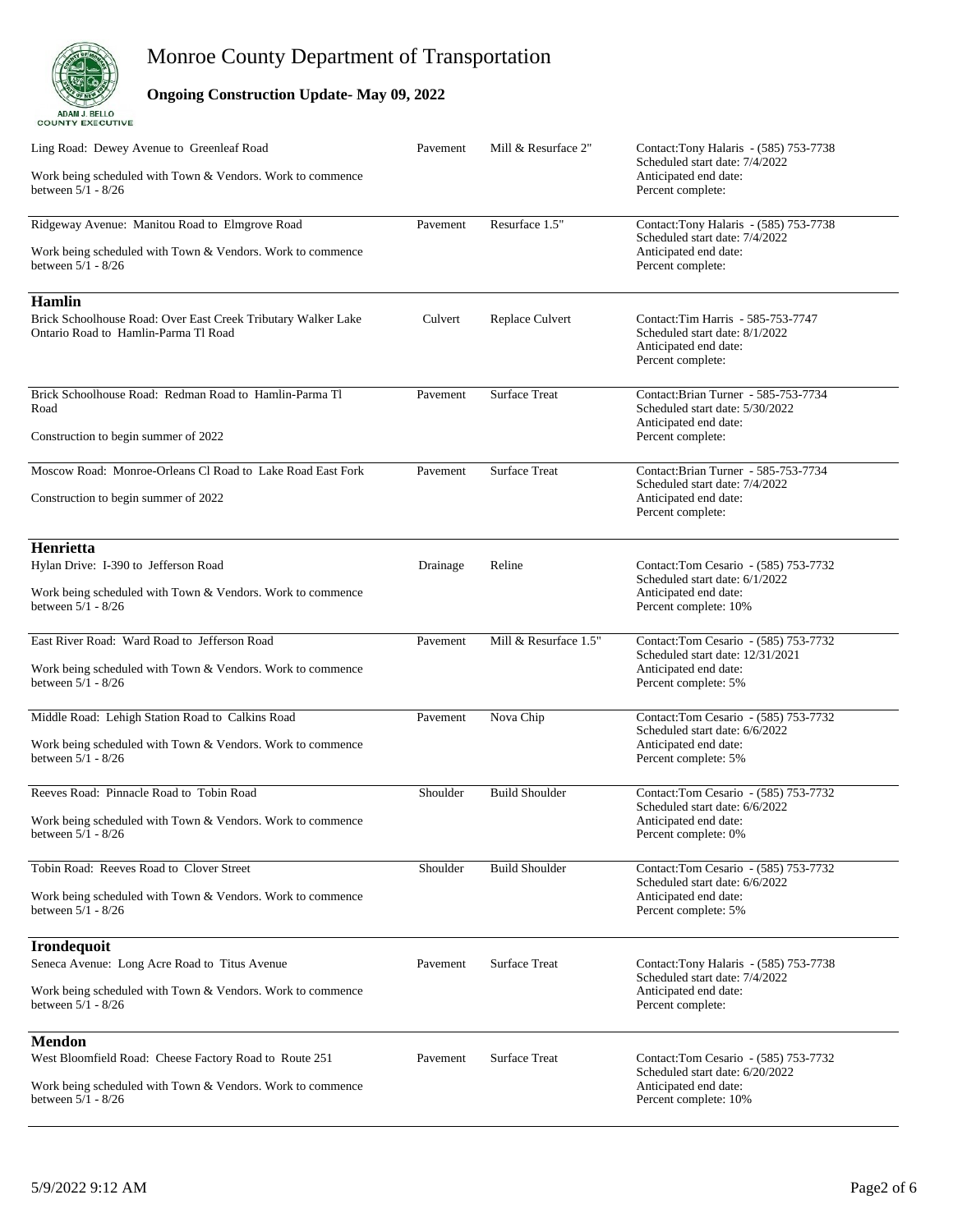

### **Ongoing Construction Update- May 09, 2022**

| Douglas Road: Pond Road to Canfield Road<br>Work being scheduled with Town & Vendors. Work to commence<br>between 5/1 - 8/26                                                                           | Pavement | Resurface 2"             | Contact:Tom Cesario - (585) 753-7732<br>Scheduled start date: 6/1/2022<br>Anticipated end date:<br>Percent complete: 20%                            |
|--------------------------------------------------------------------------------------------------------------------------------------------------------------------------------------------------------|----------|--------------------------|-----------------------------------------------------------------------------------------------------------------------------------------------------|
| Pond Road: Douglas Road to West Bloomfield Road<br>Work being scheduled with Town & Vendors. Work to commence<br>between 5/1 - 8/26                                                                    | Pavement |                          | Prep For Surface Treatment Contact: Tom Cesario - (585) 753-7732<br>Scheduled start date: 6/6/2022<br>Anticipated end date:<br>Percent complete: 5% |
| Ogden<br>Sweden Ogden Tl Road: Beadle Road to Chambers Street<br>Construction to begin summer of 2022.                                                                                                 | Pavement | <b>Surface Treat</b>     | Contact: Brian Turner - 585-753-7734<br>Scheduled start date: 7/4/2022<br>Anticipated end date: 11/7/2022<br>Percent complete: 0%                   |
| Colby Street: Town Boundary to Union Street<br>Construction to begin summer of 2022                                                                                                                    | Pavement | <b>Surface Treat</b>     | Contact:Brian Turner - 585-753-7734<br>Scheduled start date: 5/2/2022<br>Anticipated end date:<br>Percent complete:                                 |
| Parma<br>Burritt Road: Route 259 to Manitou Road<br>Work being scheduled with Town & Vendors. Work to commence<br>between 5/1 - 8/26                                                                   | Pavement | <b>Surface Treat</b>     | Contact:Tony Halaris - (585) 753-7738<br>Scheduled start date: 7/4/2022<br>Anticipated end date:<br>Percent complete:                               |
| Lighthouse Road: Curtis Road to Lake Ontario - To The Dead End<br>Work being scheduled with Town & Vendors. Work to commence<br>between 5/1 - 8/26                                                     | Pavement | <b>Surface Treat</b>     | Contact:Tony Halaris - (585) 753-7738<br>Scheduled start date: 7/4/2022<br>Anticipated end date:<br>Percent complete:                               |
| Ogden-Parma Tl Road: Trimmer Road to Union Street<br>Work being scheduled with Town & Vendors. Work to commence<br>between 5/1 - 8/26                                                                  | Pavement | <b>Surface Treat</b>     | Contact:Tony Halaris - (585) 753-7738<br>Scheduled start date: 7/4/2022<br>Anticipated end date:<br>Percent complete:                               |
| Wilder Road: Bennett Road to Manitou Road<br>Work being scheduled with Town & Vendors. Work to commence<br>between 5/1 - 8/26                                                                          | Pavement | Mill & Resurface 1.5"    | Contact:Tony Halaris - (585) 753-7738<br>Scheduled start date: 7/4/2022<br>Anticipated end date:<br>Percent complete:                               |
| <b>Penfield</b><br>Salt Road: Atlantic Avenue to Plank Road<br>Roadway Project expected to begin on April 18, 2022.<br>Expect some traffic delays with alternating lane closures around<br>work zones. | Pavement | Reconstruct/Rehabilitate | Contact: Hank Herdzik - (585) 753-7729<br>Scheduled start date: 4/18/2022<br>Anticipated end date: 12/16/2022<br>Percent complete: 0%               |
| Huber Road: Town Boundary to Route 441<br>Work being scheduled with Town & Vendors. Work to commence<br>between 5/1 - 8/26                                                                             | Pavement | <b>Surface Treat</b>     | Contact:Tom Cesario - (585) 753-7732<br>Scheduled start date: 6/6/2022<br>Anticipated end date:<br>Percent complete: 10%                            |
| Carter Road: Town Boundary to Route 441<br>Work being scheduled with Town & Vendors. Work to commence<br>between 5/1 - 8/26                                                                            | Drainage | Drainage Improvements    | Contact:Tom Cesario - (585) 753-7732<br>Scheduled start date: 4/25/2022<br>Anticipated end date:<br>Percent complete: 10%                           |
| Whalen Road: Five Mile Line Road to Route 250<br>Work being scheduled with Town & Vendors. Work to commence<br>between 5/1 - 8/26                                                                      | Pavement | Mill & Resurface 1.5"    | Contact: Tom Cesario - (585) 753-7732<br>Scheduled start date: 7/11/2022<br>Anticipated end date:<br>Percent complete: 5%                           |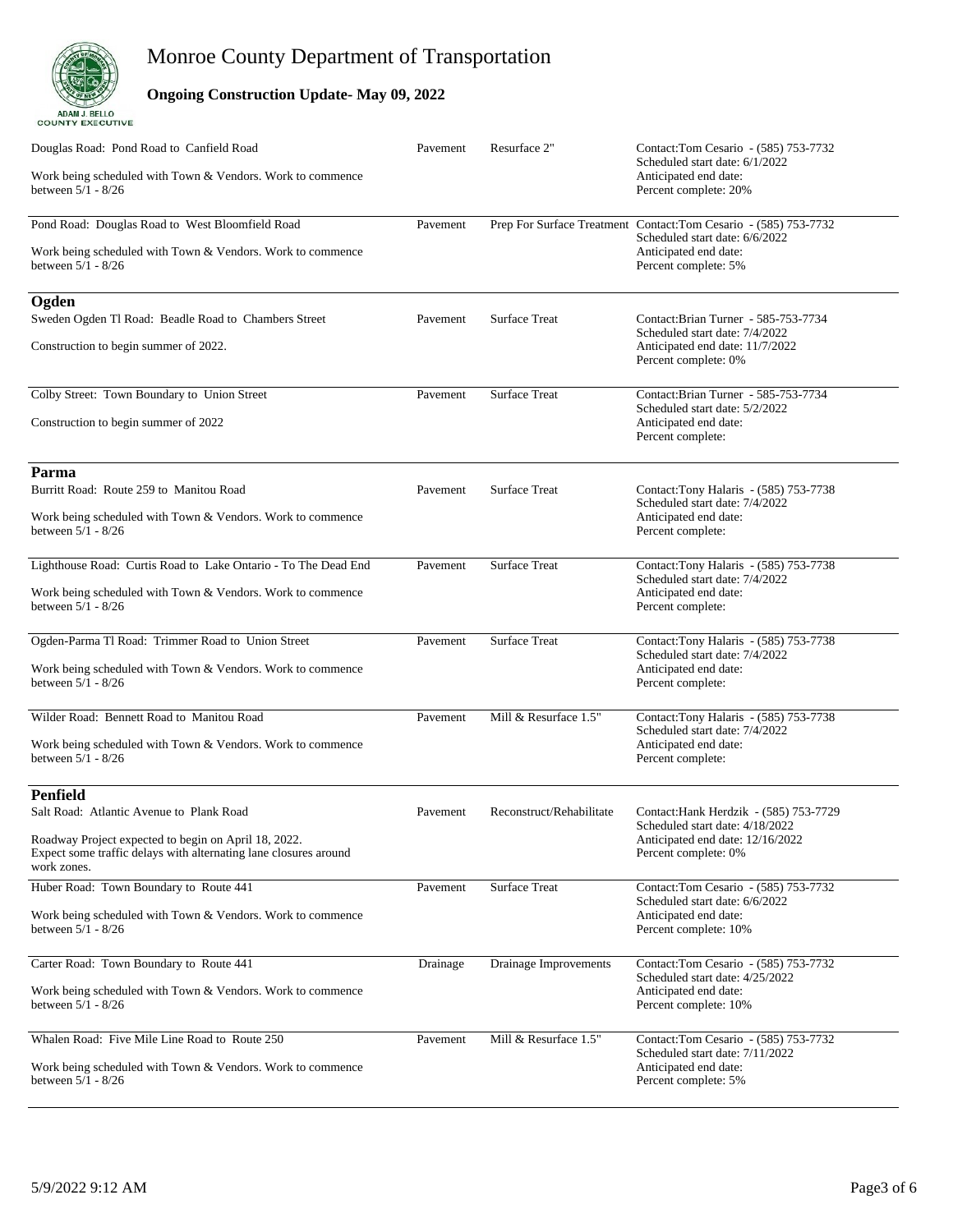

### **Ongoing Construction Update- May 09, 2022**

#### **Perinton**

| Carter Road: Whitney Road to Town Boundary<br>Storm pipe repairs begin in Spring.                                                                      | Drainage | Drainage Improvements | Contact:Tom Cesario - (585) 753-7732<br>Scheduled start date: 4/25/2022<br>Anticipated end date:<br>Percent complete: 10%                            |
|--------------------------------------------------------------------------------------------------------------------------------------------------------|----------|-----------------------|------------------------------------------------------------------------------------------------------------------------------------------------------|
| Woolston Road: Railroad Mills Road to Park Boundary<br>Work being scheduled with Town & Vendors. Work to commence<br>between 5/1 - 8/26                | Drainage | Drainage Improvements | Contact: Tom Cesario - (585) 753-7732<br>Scheduled start date: 7/11/2022<br>Anticipated end date:<br>Percent complete: 20%                           |
| Howell Road: Route 31F to Park Boundary<br>Work being scheduled with Town & Vendors. Work to commence<br>between 5/1 - 8/26                            | Pavement | Mill & Resurface 1.5" | Contact:Tom Cesario - (585) 753-7732<br>Scheduled start date: 4/25/2022<br>Anticipated end date:<br>Percent complete: 30%                            |
| Victor Road: County Line to Route 31<br>Work being scheduled with Town & Vendors. Work to commence<br>between $5/1 - 8/26$                             | Pavement |                       | Prep For Surface Treatment Contact: Tom Cesario - (585) 753-7732<br>Scheduled start date: 7/11/2022<br>Anticipated end date:<br>Percent complete: 5% |
| <b>Pittsford</b><br>Tobey Road: Stone Road to Clover Street<br>Work being scheduled with Town & Vendors. Work to commence<br>between 5/1 - 8/26        | Pavement | Micropave             | Contact:Tom Cesario - (585) 753-7732<br>Scheduled start date: 7/11/2022<br>Anticipated end date:<br>Percent complete: 30%                            |
| Barker Road: Mendon Center Road to West Bloomfield Road<br>Work being scheduled with Town & Vendors. Work to commence<br>between 5/1 - 8/26            | Pavement | <b>Surface Treat</b>  | Contact:Tom Cesario - (585) 753-7732<br>Scheduled start date: 6/27/2022<br>Anticipated end date:<br>Percent complete: 5%                             |
| East Street: Thornell Road to E Jefferson Road<br>Work being scheduled with Town & Vendors. Work to commence<br>between 5/1 - 8/26                     | Shoulder | <b>Build Shoulder</b> | Contact:Tom Cesario - (585) 753-7732<br>Scheduled start date: 6/6/2022<br>Anticipated end date:<br>Percent complete: 5%                              |
| Tobey Road: Mendon Center Road to Stone Road<br>Work being scheduled with Town & Vendors. Work to commence<br>between 5/1 - 8/26                       | Pavement | Resurface 1"          | Contact: Tom Cesario - (585) 753-7732<br>Scheduled start date: 7/25/2022<br>Anticipated end date:<br>Percent complete: 5%                            |
| Riga<br>Betteridge Road: Griffin Road to Route 33A<br>Construction to begin summer of 2022                                                             | Pavement | <b>Surface Treat</b>  | Contact: Brian Turner - 585-753-7734<br>Scheduled start date: 7/4/2022<br>Anticipated end date: 11/7/2022<br>Percent complete: 0%                    |
| Savage Road: Baker Street to Attridge Road<br>Construction to begin summer of 2022                                                                     | Pavement | Surface Treat         | Contact: Brian Turner - 585-753-7734<br>Scheduled start date: 5/23/2022<br>Anticipated end date:<br>Percent complete:                                |
| <b>Rush</b><br>East River Road: Rush West Rush Road to Route 251<br>Work being scheduled with Town & Vendors. Work to commence<br>between $5/1 - 8/26$ | Culvert  | Replace Culvert       | Contact:Tom Cesario - (585) 753-7732<br>Scheduled start date: 7/18/2022<br>Anticipated end date:<br>Percent complete: 10%                            |
| Rush West Rush Road: East River Road to Route 15A<br>Work being scheduled with Town & Vendors. Work to commence<br>between 5/1 - 8/26                  | Drainage | Drainage Improvements | Contact:Tom Cesario - (585) 753-7732<br>Scheduled start date: 8/1/2022<br>Anticipated end date:<br>Percent complete: 20%                             |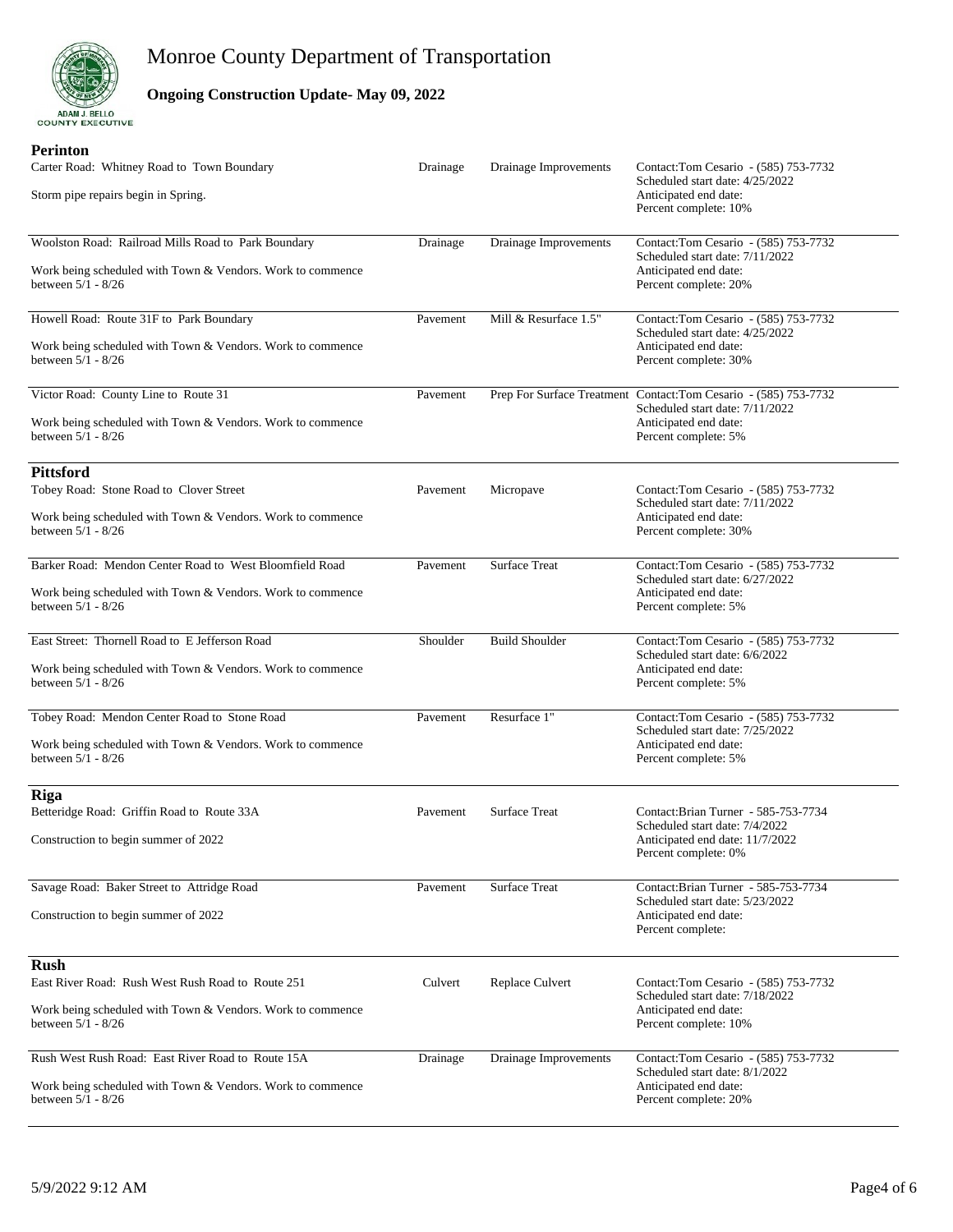

### **Ongoing Construction Update- May 09, 2022**

#### **Sweden**

| Beadle Road: Route 19 to Ogden-Sweden Tl Road<br>Construction to begin summer of 2022                                                                                                                                                                                                                                  | Pavement            | <b>Surface Treat</b>          | Contact: Brian Turner - 585-753-7734<br>Scheduled start date: 7/4/2022<br>Anticipated end date:<br>Percent complete: 0%                              |
|------------------------------------------------------------------------------------------------------------------------------------------------------------------------------------------------------------------------------------------------------------------------------------------------------------------------|---------------------|-------------------------------|------------------------------------------------------------------------------------------------------------------------------------------------------|
| East Avenue: Lake Road to Sweden Walker Road<br>Construction to begin summer of 2022                                                                                                                                                                                                                                   | Pavement            | <b>Surface Treat</b>          | Contact:Brian Turner - 585-753-7734<br>Scheduled start date: 5/2/2022<br>Anticipated end date:<br>Percent complete:                                  |
| Salmon Creek Road: Beadle Road to Colby Street<br>Construction to begin summer of 2022                                                                                                                                                                                                                                 | Pavement            | <b>Surface Treat</b>          | Contact:Brian Turner - 585-753-7734<br>Scheduled start date: 6/6/2022<br>Anticipated end date:<br>Percent complete:                                  |
| White Road: Redman Road to Lake Road<br>Construction to begin summer of 2022                                                                                                                                                                                                                                           | Pavement            | <b>Surface Treat</b>          | Contact:Brian Turner - 585-753-7734<br>Scheduled start date: 7/4/2022<br>Anticipated end date:<br>Percent complete:                                  |
| <b>Various</b><br>Route 490: Highway Lighting Rehabilitation Se #1 Route 590 to<br>Towns Of Brighton, Pittsford, Perinton Route 96<br>Lighting Project expected to begin in May 2022.<br>Some traffic slowdowns due to the work can be expected.                                                                       | Highway<br>Lighting | <b>Lighting Rehab</b>         | Contact: Hank Herdzik - (585) 753-7729<br>Scheduled start date: 5/1/2022<br>Anticipated end date: 12/31/2022<br>Percent complete: 0%                 |
| Route 590: Highway Lighting Rehabilitation Se #2 Route 31 to<br>Route 490<br>Cnstruction to start on or about June 13, 2022.                                                                                                                                                                                           | Highway<br>Lighting | <b>Lighting Rehab</b>         | Contact: Tim Harris - 585-753-7747<br>Scheduled start date: 5/1/2022<br>Anticipated end date: 12/31/2022<br>Percent complete: 0%                     |
| Webster<br>Lake Road: Phase Ii Bay Road to Pellett Road<br>Roadway work is underway.<br>Expect delays with alternating traffic around work zones. Road<br>Closure and Posted Detour around the Hojack Railroad bridge to<br>start on approximately 6/27/22 and last for approximatley 60 days<br>to remove the bridge. | Pavement            | Reconstruct/Rehabilitate      | Contact: Hank Herdzik - (585) 753-7729<br>Scheduled start date: 3/14/2022<br>Anticipated end date: 12/31/2022<br>Percent complete: 60%               |
| Salt Road: Ridge Road to Lake Road<br>Work being scheduled with Town & Vendors. Work to commence<br>between 5/1 - 8/26                                                                                                                                                                                                 | Pavement            |                               | Prep For Surface Treatment Contact: Tom Cesario - (585) 753-7732<br>Scheduled start date: 6/6/2022<br>Anticipated end date:<br>Percent complete: 20% |
| Holt Road: Klem Road to Lake Road<br>Storm pipe investigation and repairs ongoing. Pavement surface<br>work starts in summer.                                                                                                                                                                                          | Pavement            | <b>Surface Treat</b>          | Contact:Tom Cesario - (585) 753-7732<br>Scheduled start date: 4/25/2022<br>Anticipated end date:<br>Percent complete: 75%                            |
| Lake Road: Route 250 to Monroe-Wayne Cl Road<br>Work being scheduled with Town & Vendors. Work to commence<br>between 5/1 - 8/26                                                                                                                                                                                       | Shoulder            | Pavement Edge<br>Improvements | Contact:Tom Cesario - (585) 753-7732<br>Scheduled start date: 6/13/2022<br>Anticipated end date:<br>Percent complete: 5%                             |
| State Road: Salt Road to Monroe-Wayne Cl Road<br>Work being scheduled with Town & Vendors. Work to commence<br>between 5/1 - 8/26                                                                                                                                                                                      | Pavement            | <b>Surface Treat</b>          | Contact:Tom Cesario - (585) 753-7732<br>Scheduled start date: 7/11/2022<br>Anticipated end date:<br>Percent complete: 5%                             |
| Wheatland<br>Wheatland Center Road: County Line to Oatka Creek<br>Construction to begin summer of 2022                                                                                                                                                                                                                 | Pavement            | <b>Surface Treat</b>          | Contact:Brian Turner - 585-753-7734<br>Scheduled start date: 5/2/2022<br>Anticipated end date:<br>Percent complete:                                  |